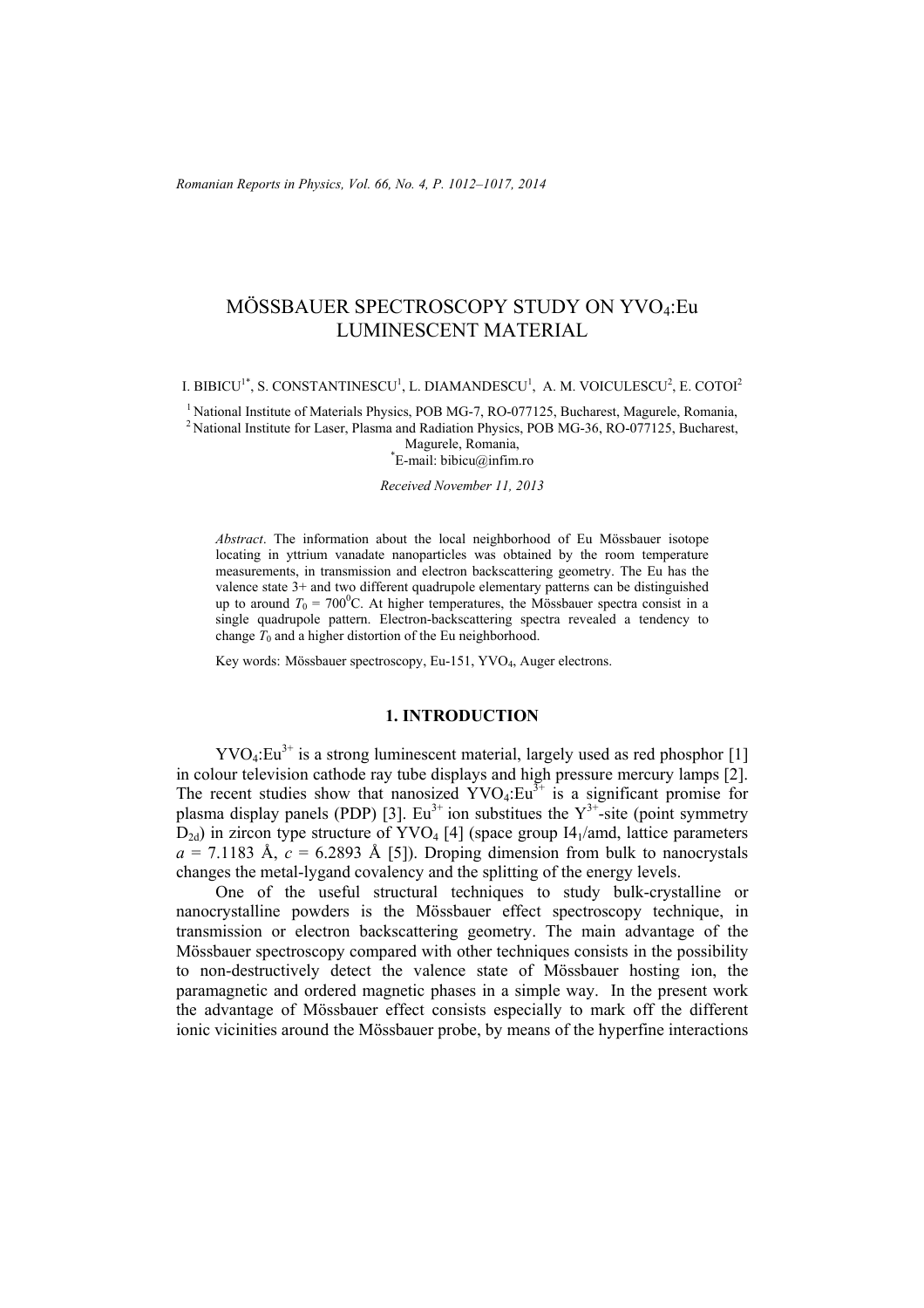between the local electric and magnetic crystalline fields and the Mössbauer isotope. Using Eu as sensitive probe for Mössbauer spectroscopy, the local changes induced by the thermal treatments of YVO<sub>4</sub> nanocrystals are evidenced. The present work continue the previous investigation of optical interesting crystalline media doped with the rear earth ions [6, 7].

### **2. EXPERIMENTAL**

 $\text{YVO}_4: \text{Eu}^{3+}$ -nanocrystals (with nominal 5 at.% Eu) have been obtained by the precipitation procedure. Two solutions,  $Y(NO<sub>3</sub>)$ <sub>3</sub> and Eu(NO<sub>3</sub>)<sub>3</sub> were prepared and added to a solution of  $NH<sub>4</sub>VO<sub>3</sub>$  adjusted to pH 12.5 with NaOH. The obtained colloid was heated at  $60^{\circ}$ C for one hour under magnetic stirring. The nanocrystals of  $\text{YVO}_4:\text{Eu}^{3+}$  were extracted from the resulted suspension by filtering and then heating for one our at  $60^{\circ}$ C. The resulting nanopowders were annealed in air at various temperatures  $T \in [300 \div 1300^{\circ}\text{C}]$  for four hours. More experimental detailes are given in ref. [8, 9].

X-ray diffraction (XRD) measurements were carried out on a DRON-2 diffractometer, using  $Cu_{K\alpha}$  radiation (1.54051Å). For all samples the scan parameters included an angular resolution of 0.04 degrees and a scan speed of 2 degrees/minute.

Mössbauer measurements were performed in the velocity range *v*∈[–21 mm/s  $\div$  +21 mm/s], at room temperature by standard transmission (ME) and electron backscattering (CEMS) techniques, using AME-20, AME-50 Elscint conventional constant-acceleration spectrometers with a <sup>151</sup>Sm source in samarium oxide matrix. The velocity calibration has been performed using  $\alpha$ -Fe<sub>2</sub>O<sub>3</sub> standard. The backscattering measurements used the detection of Auger [10] electrons with energies around 7 keV. The measurements were conducted at a high degree of accuracy with a new detector, gas-flow proportional detector with a 99% He  $+1\%$  $C_4H_{10}$  mixture [11]. The CEMS spectra were recorded in perpendicular backscattering geometry, *i.e.* with the incident γ-ray direction perpendicular to the sample plane. The powder samples for CEMS were fixed on a support with a solution of 5% colloidon in amyl acetate. The parameters of the Mössbauer spectra were calculated using a computer fitting program, in the hypothesis of Lorentzian line shape [12]. A background correction and a smoothing procedure of the spectra were performed before the fitting runs.

## **3. RESULTS AND DISCUSSION**

XRD patterns of YVO<sub>4</sub> nanopowders annealed in air at three temperatures (60, 600 and 1200 $\rm{^0C}$ ) are shown in Fig. 1. The diffractograms revealed the YVO<sub>4</sub> powder pattern and have been indexed as a single phase. The results of the Rietveld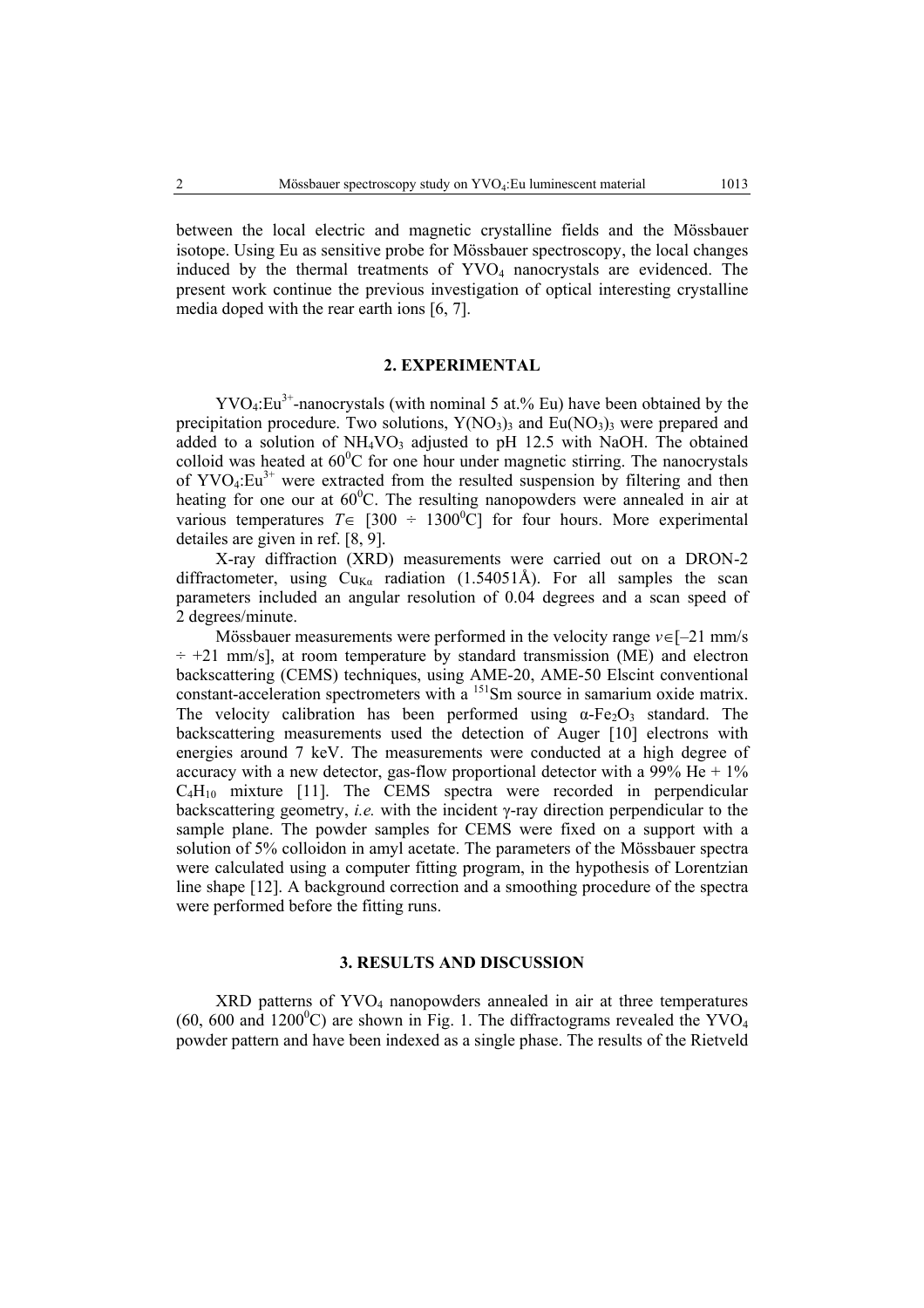structure refinements indicated an increase of crystallite size with the annealing temperature: 12 nm, 48 nm and 60 nm respectively.

The Mössbauer experimental spectra of  $\text{YVO}_4$  nanopowders annealed in air at different temperatures and fitting patterns are plotted in Fig. 2 (transmission spectra) and 3 (backscattering spectra). The Mössbauer fit parameters are given in Table 1.



Fig. 1 – The X-ray diffraction patterns on YVO4 nanopowders annealed in air at various temperatures.

Up to 700°C, the Mössbauer spectra consist in two main contributions: a central broad ( $\sim 8$  mm/s  $\div 9$  mm/s) as preponderant ( $\sim 65\%$ ) line-resonance (A) and a less large ( $\sim$ 4 mm/s ÷ 5 mm/s) and less intense ( $\sim$  35%), resonance (B), at around  $v \in [5 \text{ mm/s} \div 7 \text{ mm/s}]$ . This behaviour can be ascribed to the presence of Eu ions in different possible micro-environments in YVO4:Eu structure. So, the spectra of the "as prepared" samples and of the samples annealed up 700°C were fitted with two superimposed quadrupole <sup>151</sup>Eu-elementary patterns (I7/2,  $\pm$  M<sub>e</sub>>  $-$  > 15/2,  $\pm$  M<sub>g</sub> ><sup>+</sup>, [13], called A and respectively B patterns, characterised by the following hyperfine parameters: the isomer shift  $\delta$  relative to the source Sm<sub>2</sub>O<sub>3</sub>-matrix, quadrupole parameter eQ<sub>7/2</sub>V<sub>zz</sub>, resonance line width  $\Gamma_{obs}$  and relative areas. The main constraints of the fit procedure have been the same linewidths and theoretical intensities of the pattern's resonances. Generally, one can observe that  $\Gamma_{obs,A}$  values are different in comparison with  $\Gamma_{obs,B}$  ( $\Gamma_{obs,A}$   $\subset$   $\Gamma_{obs,B}$  for  $T > 60^{\circ}$ C), but the half line widths of the elementary patterns resonances are in the theoretical limits,  $\Gamma_{\text{obs}}/2 \in [1.12 \div 1.69]$  mm/s, corresponding to well-defined micro-environments B and A. The two different micro-environments of <sup>151</sup>Eu, correspond to different distorted oxygen polyhedrons ( $/eQ_{7/2}V_{zzA}/ < /eQ_{7/2}V_{zzB}/$ ) of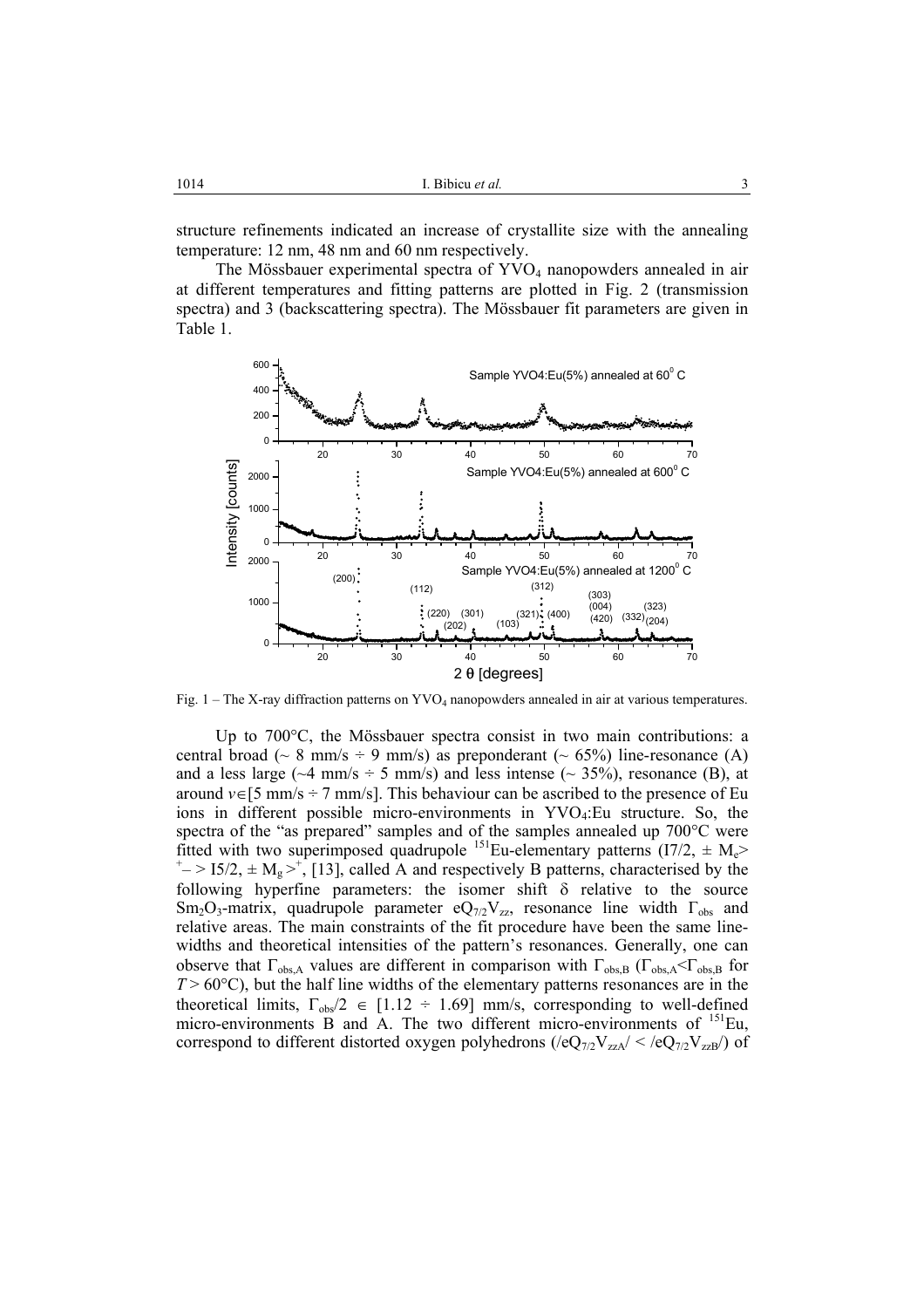trivalent Eu-ions. One can remarks the low values of  $\delta$  ( $\sim$  0.0 mm/s) for A-pattern, suggesting an Eu-O chemical bond similar to that observed in  $Eu<sub>2</sub>O<sub>3</sub>$ . The central shifts of both elementary patterns correspond to trivalent europium [14, 15]; the values for A patterns indicate a more ionic chemical bonding Eu-O than for B patterns. A pattern can be assigned to symmetric oxygen-surrounding of  $151$ Eu and B pattern corresponds to a very asymmetric one, coming from particle surface contribution. As the annealing temperature increases, the feature of the spectra changes too. The intensity of the B doublet decreases up to its disappearance and A doublet becomes more symmetric at  $T_0 \sim 700$ °C. The observed differences between the parameters given by transmission and backscattering spectra could be explained by the differences of information obtained in the utilised geometries. The transmission geometry gives mainly a volume information and backscattering geometry give mainly a surface information. For our samples, the backscattering spectra suggest a higher distortion of the Eu neighborhood at surface.



Fig. 2 – The experimental transmission spectra of the  $\text{YVO}_4$ : Eu powders annealed at various temperatures and fitting patterns.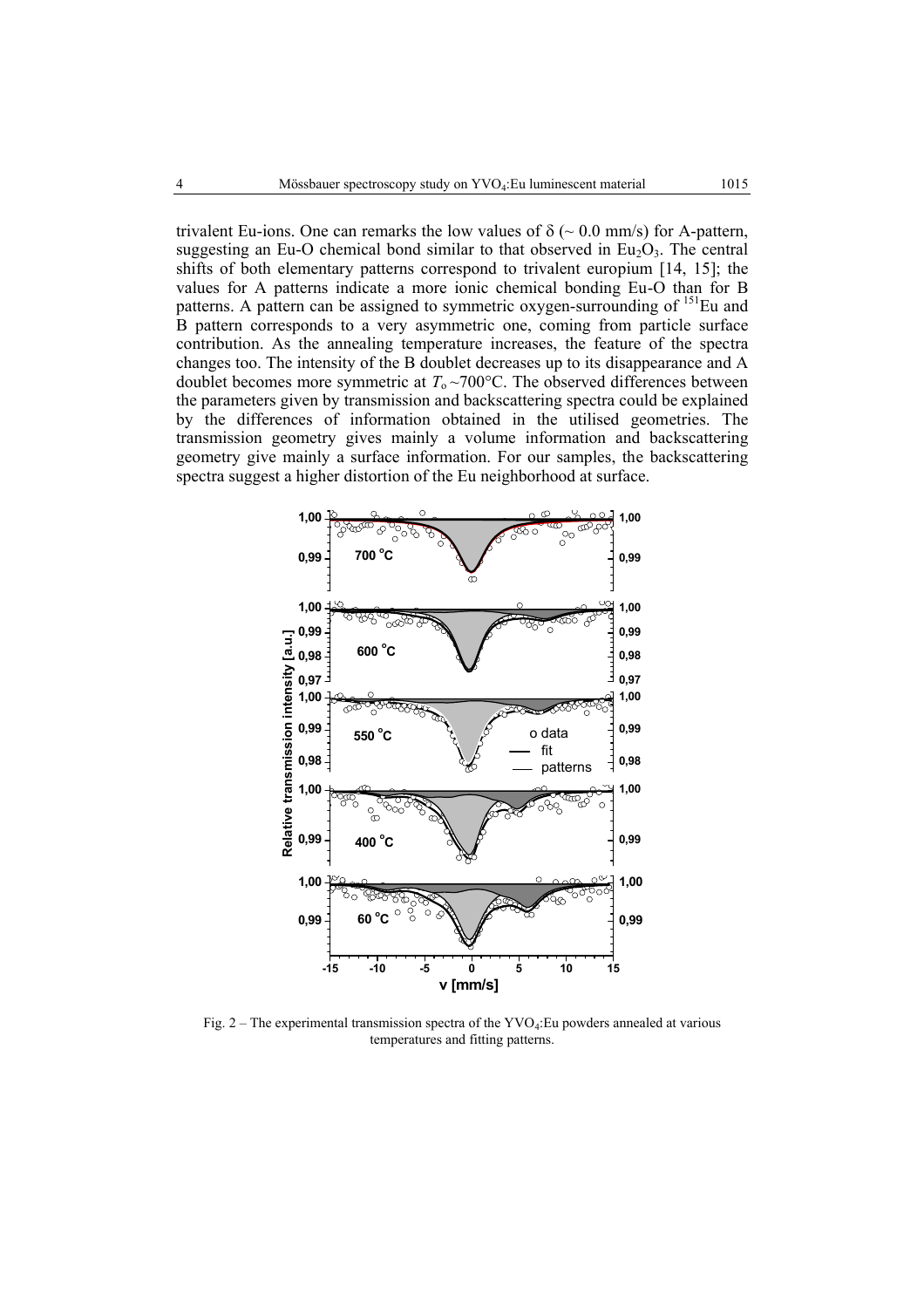

Fig.  $3$  – The experimental backscattering spectra of the YVO<sub>4</sub>: Eu powders annealed at various temperatures and fitting patterns.

*Table 1* 

|  |  | The values of the hyperfine parameters obtained from spectra |
|--|--|--------------------------------------------------------------|
|  |  |                                                              |

|                          |                  | Computed Mössbauer parameters |                                                   |                                            |                                                |                           |  |
|--------------------------|------------------|-------------------------------|---------------------------------------------------|--------------------------------------------|------------------------------------------------|---------------------------|--|
| Annealing<br>temperature | Spectrum<br>type | Sublattice                    | $\delta_{\text{Sm2O3}}$<br>$\lceil$ mm/s $\rceil$ | $eQ_{7/2}V_{7Z}$<br>$\lceil$ mm/s $\rceil$ | $\Gamma_{\rm obs}/2$<br>$\lceil$ mm/s $\rceil$ | Area<br>$\lceil\% \rceil$ |  |
| $1200^0$ C               | backscattering   | A                             | $-0.03$                                           | $-6.3$                                     | 1.09                                           | 100                       |  |
| $900^0$ C                | transmission     | A                             | $-0.02$                                           | $-0.05$                                    | 1.18                                           | 100                       |  |
| $700^0C$                 | transmission     | A                             | $-0.02$                                           | $-1.69$                                    | 1.79                                           | 100                       |  |
| $600^0$ C                | backscattering   | A                             | $-0.17$                                           | 1.26                                       | 1.35                                           | 83                        |  |
|                          |                  | B                             | 0.21                                              | 70.01                                      | 1.40                                           | 17                        |  |
| $600^0$ C                | transmission     | A                             | $-0.35$                                           | 5.02                                       | 1,37                                           | 70                        |  |
|                          |                  | B                             | 0.88                                              | 95.04                                      | 2.08                                           | 30                        |  |
| $550^0$ C                | transmission     | A                             | $-0.30$                                           | $\overline{\phantom{0}}$                   | 1.60                                           | 70                        |  |
|                          |                  | B                             | 0.89                                              | 86.32                                      | 1.78                                           | 30                        |  |
| $400^{\circ}$ C          | transmission     | A                             | $-0.74$                                           | 10.82                                      | 1.47                                           | 68                        |  |
|                          |                  | B                             | 0.11                                              | 65.31                                      | 1.37                                           | 32                        |  |
| $60^0$ C                 | backscattering   | A                             | $-0.22$                                           | 9.20                                       | 1.68                                           | 71                        |  |
|                          |                  | B                             | $-1.94$                                           | 23.36                                      | 1.44                                           | 29                        |  |
| $60^0$ C                 | transmission     | A                             | $-0.24$                                           | $-0.33$                                    | 1.69                                           | 57                        |  |
|                          |                  | B                             | 0.90                                              | 69.81                                      | 1.60                                           | 43                        |  |
| Errors                   |                  |                               | $\pm 0.05$                                        | $\pm 2.06$                                 | $\pm 0.06$                                     | $\pm 3$                   |  |